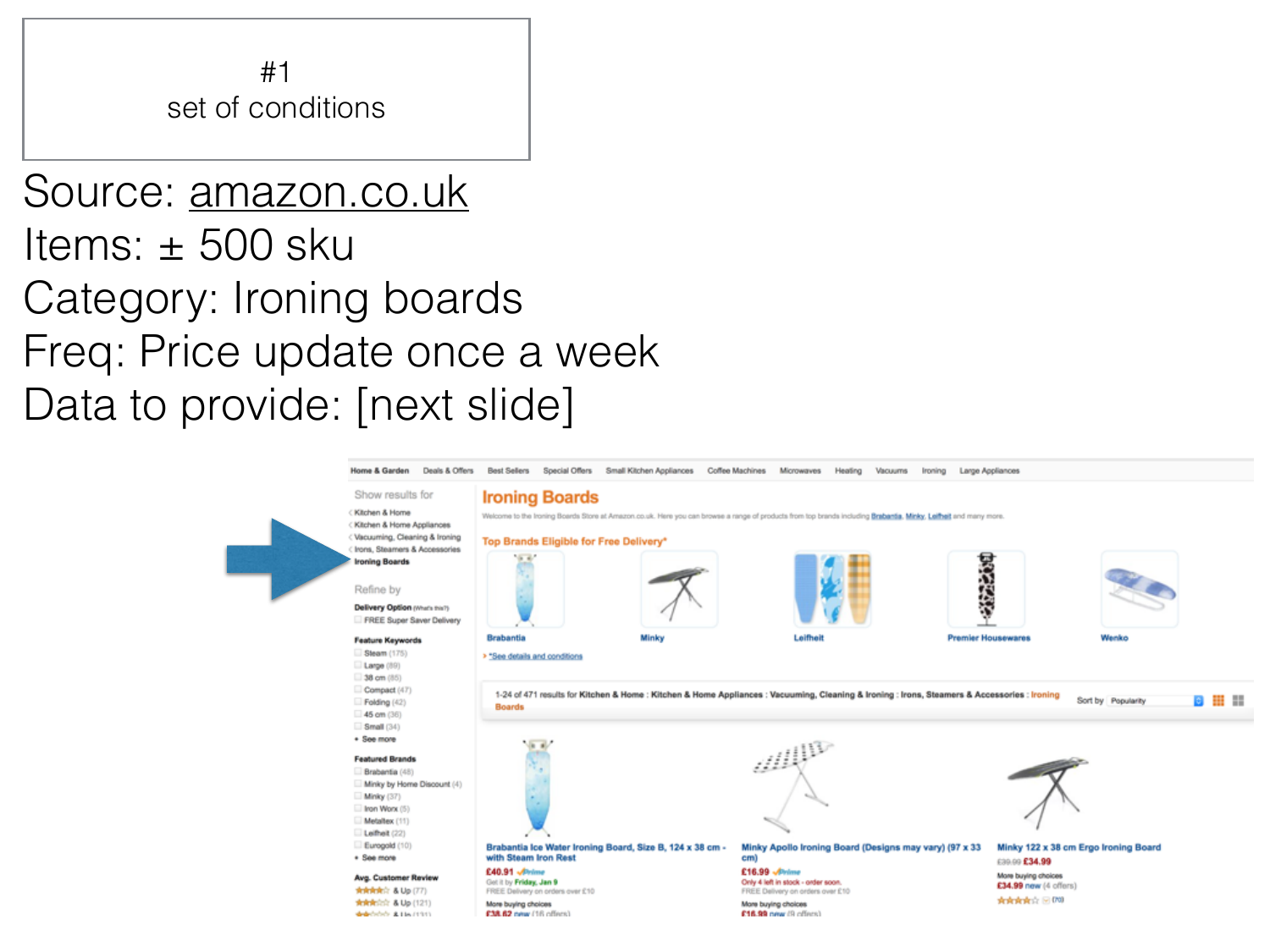## Data to provide

- Regular parser should provide the following list of data (data should be separated by each col in Xlsx file) >>
- All the data for found SKU should be linked to have a 'history' possible to browse
- XLSX files should be prepared and delivered to clients email till 09:00 AM Monday (each week)
- Additionally [is it possible] could we have web interface for managing prices?
- set of clients SKU would be provided with full details (codes, links etc)

SKU name SKU size general SKU size x SKU size y SKU size z Answered\_qt Price\_for\_new Price for used Stock data Guarantee data Brand data Has\_video data (1/0) Stars\_average (0..5) Stars\_1\_count (int) Stars\_2\_count (int) Stars 3 count (int) Stars 4 count (int) Stars\_5\_count (int)

SKU code

Feature1 (text) Feature 2-9 (text) Feature10 (text)

• no matching needed

| $\mathsf{A}$ |                                   |      |                                         |       |       |                                         |            |           |            |           |                |            |            |               |               |         |  |
|--------------|-----------------------------------|------|-----------------------------------------|-------|-------|-----------------------------------------|------------|-----------|------------|-----------|----------------|------------|------------|---------------|---------------|---------|--|
|              | sku name                          | size | reviews                                 | sizeX | sizeY | size                                    | answered_g | price_new | stock      | guarantee | brand          | Has_video  | price_used | stars_average | stars_1_count | stars_9 |  |
|              | Brabantia los Water Ironing Board |      | TINAME? TINAME? TINAME? TIIIIII TINAME? |       |       |                                         |            | 41        | <b>yes</b> |           | 10 brabanta    | <b>yes</b> | #NAME?     |               |               |         |  |
|              | Z Name2                           |      |                                         |       |       | WINAME? WINAME? WINAME? WWWW WINAME?    | #NAME?     | #NAME?    | no         | #NAME?    | other          | no         | #NAME?     | #NAME?        |               | #N/     |  |
|              | 3 NameS                           |      |                                         |       |       | TINAME? TINAME? TINAME? TIIIIII TINAME? | #NAME?     | #NAME?    | ves        | #NAME?    | other          | no         | #NAME?     | #NAME?        |               | #N/     |  |
|              | <sup>4</sup> Name4                |      |                                         |       |       | WINAME? WINAME? WINAME? WWWW WINAME?    | #NAME?     | #NAME?    | <b>yes</b> | #NAME?    | other          | no         | #NAME?     | #NAME?        |               | #N/     |  |
|              | 5 Name5                           |      |                                         |       |       | WINAME? WINAME? WINAME? WWWW WINAME?    | #NAME?     | #NAME?    | ves        | #NAME?    | other          | no         | #NAME?     | #NAME?        |               | #N      |  |
|              | 6 NameS                           |      |                                         |       |       | WINAME? WINAME? WINAME? WWWW FUNAME?    | #NAME?     | #NAME?    | <b>yes</b> | #NAME?    | Mr_Eliseev yes |            | #NAME?     | #NAME?        |               | #N/     |  |
|              | Name?                             |      |                                         |       |       | WINAME? WINAME? WINAME? WWWW WINAME?    | #NAME?     | #NAME?    | no         | #NAME?    | other          | ves        | #NAME?     | #NAME?        |               | #N/     |  |
|              | 8 Namet                           |      |                                         |       |       | WINAME? WINAME? WINAME? WWWW WINAME?    | #NAME?     | #NAME?    | no         | #NAME?    | other          | <b>yes</b> | #NAME?     | #NAME?        |               | #N/     |  |
|              | 9 NameD                           |      |                                         |       |       | WINAME? WINAME? WINAME? F#### F#NAME? ! | #NAME?     | #NAME?    | no         | #NAME?    | other          | <b>yes</b> | #NAME?     | #NAME?        |               | #N/     |  |
|              | 10 Nameto                         |      |                                         |       |       | WINAME? WINAME? WINAME? F#### F#NAME? ! | #NAME?     | #NAME?    | ves        | #NAME?    | other          | <b>yes</b> | #NAME?     | #NAME?        |               | #N/     |  |
|              | 11 Namett                         |      | WINAME? F#NAME? F#NAME? F#### F#NAME?   |       |       |                                         | 26         |           | 41 yes     |           | 10 other       | <b>yes</b> | #NAME?     |               |               |         |  |
|              | 12 Namet2                         |      |                                         |       |       | WINAME? WINAME? WINAME? WINDH WINAME?   | #NAME?     | #NAME?    | no         | #NAME?    | other          | no         | #NAME?     | #NAME?        |               | #N/     |  |
|              | 13 Namet3                         |      |                                         |       |       | WINAME? WINAME? WINAME? F#### F#NAME? ! | #NAME?     | #NAME?    | ves        | #NAME?    | other          | no         | #NAME?     | #NAME?        |               | #N/     |  |
|              | 14 Namet4                         |      |                                         |       |       | HNAME? HNAME? HNAME? H### HNAME?        | #NAME?     | #NAME?    | ves        | #NAME?    | other          | no         | #NAME?     | #NAME?        |               | #N/     |  |
|              | 15 Namet6                         |      |                                         |       |       | WINAME? WINAME? WINAME? WWW. WINAME?    | #NAME?     | #NAME?    |            | #NAME?    | other          | no         | #NAME?     | #NAME?        |               | #N/     |  |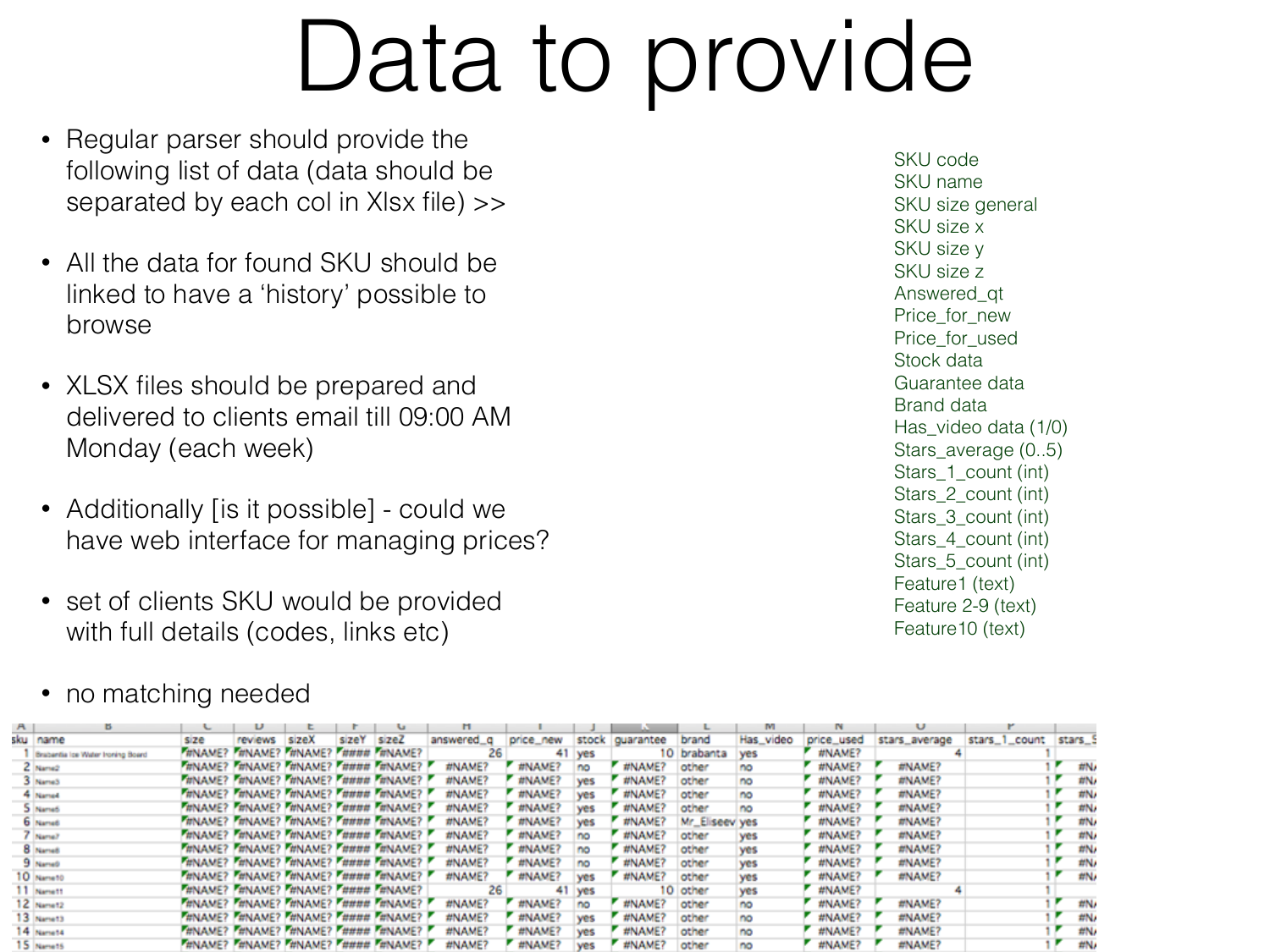

Source: [amazon.co.uk](http://amazon.co.uk) Items: ± 500 sku on Amazon + 100 sku on Tesco e-comm page Category: Ironing boards Freq: Price update once a week Data to provide: [next slide] Matching: with matching analogue items

![](_page_2_Figure_2.jpeg)

**TESCO** direct

Search by product name, catalogue no. or lawyers

Website Faechack

My Wehlete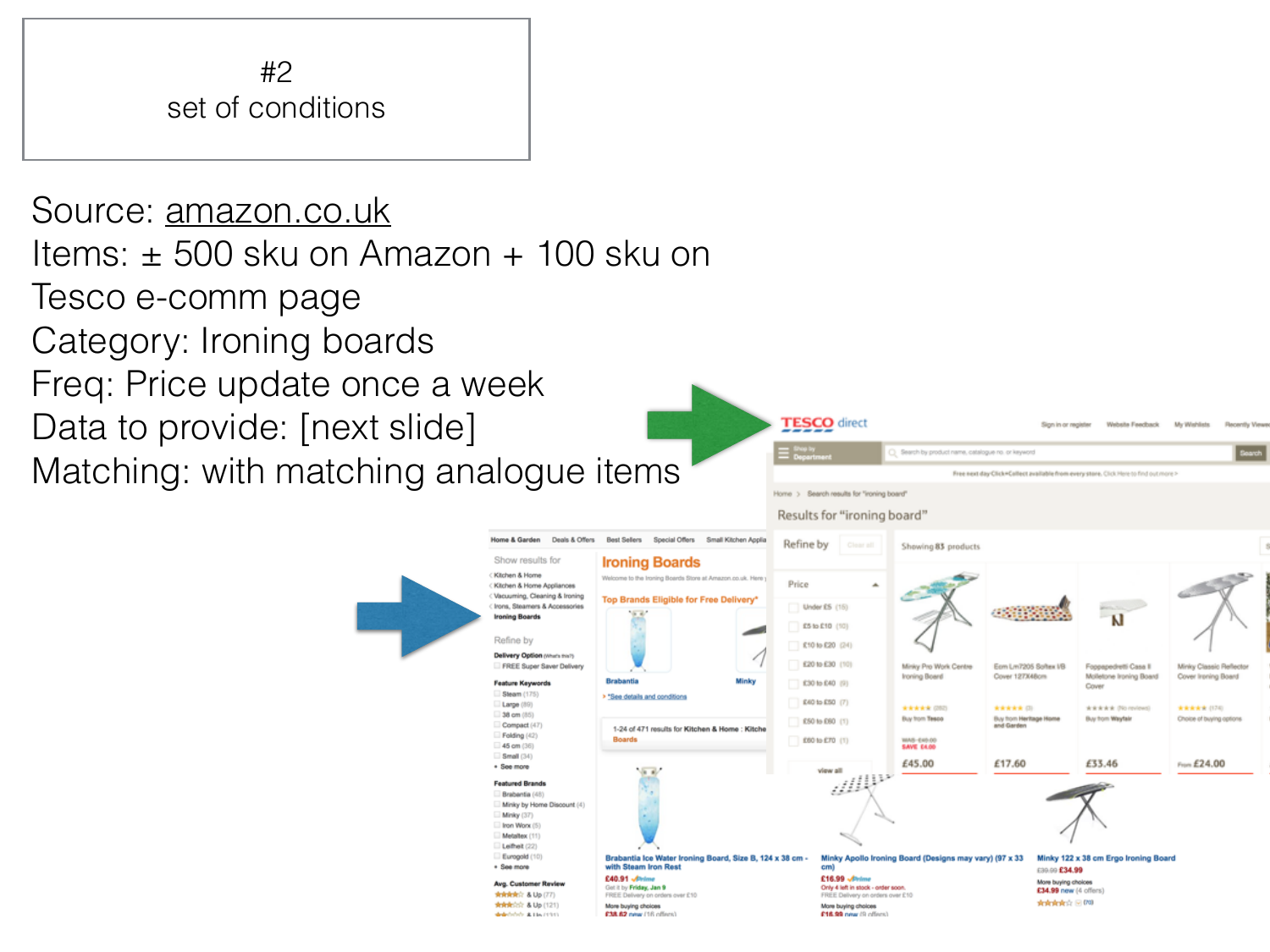## Data to provide

- Regular parser should provide the following list of data (data should be separated by each col in Xlsx file) >>
- All the data for found SKU should be linked to have a 'history' possible to browse
- XLSX files should be prepared and delivered to clients email till 09:00 AM Monday (each week)
- Additionally [is it possible] could we have web interface for managing prices?
- set of clients SKU would be provided with full details (codes, links etc)
- matching needed! Please see next slide

SKU code SKU name SKU size general SKU size x SKU size y SKU size z Answered\_qt Price\_for\_new Price for used Stock data Guarantee data Brand data Has\_video data (1/0) Stars\_average (0..5) Stars\_1\_count (int) Stars\_2\_count (int) Stars\_3\_count (int) Stars\_4\_count (int) Stars\_5\_count (int) Feature1 (text) Feature 2-9 (text) Feature10 (text)

| $\mathbf{A}$ |                                   |      |         |                                             |       |                                                |                |                |            |                 |                | м          |                 |                 |               |         |
|--------------|-----------------------------------|------|---------|---------------------------------------------|-------|------------------------------------------------|----------------|----------------|------------|-----------------|----------------|------------|-----------------|-----------------|---------------|---------|
|              | sku name                          | size | reviews | sizeX                                       | sizeY | size                                           | answered_g     | price_new      |            | stock guarantee | brand          | Has_video  | price_used      | stars_average   | stars_1_count | stars_9 |
|              | Brabantia los Water Ironing Board |      |         | THNAME? THNAME? THNAME? THHHH THNAME?       |       |                                                | 26             | 41             | yes        |                 | 10 brabanta    | <b>yes</b> | #NAME?          |                 |               |         |
|              | Z Name2                           |      |         |                                             |       | TUNAME? TUNAME? TUNAME? TUUU TUNAME?           | #NAME?         | #NAME?         | no         | #NAME?          | other          |            | #NAME?          | #NAME?          |               | #N/     |
|              | 3 NameS                           |      |         |                                             |       | WINAME? WNAME? WNAME? WWWW WNAME?              | #NAME?         | #NAME?         | yes        | #NAME?          | other          |            | #NAME?          | #NAME?          |               | #N/     |
|              | <sup>4</sup> Named                |      |         |                                             |       | TUNAME? TUNAME? TUNAME? TUUTU TUNAME?          | #NAME?         | #NAME?         | <b>yes</b> | #NAME?          | other          | no         | #NAME?          | #NAME?          |               | #N/     |
|              | 5 Name5                           |      |         |                                             |       | <b>FUNAME? FUNAME? FUNAME? FUUUU FUNAME? P</b> | #NAME?         | #NAME?         | ves        | #NAME?          | other          | no         | #NAME?          | #NAME?          |               | #N/     |
|              | 6 NameS                           |      |         |                                             |       | WINAME? WINAME? WINAME? WWWW WINAME?           | #NAME?         | #NAME?         | <b>yes</b> | #NAME?          | Mr_Eliseev yes |            | #NAME?          | #NAME?          |               | #N/     |
|              | Name?                             |      |         |                                             |       | TUNAME? TUNAME? TUNAME? TUUUU TUNAME? !        | #NAME?         | #NAME?         | no         | #NAME?          | other          | ves        | #NAME?          | #NAME?          |               | #N/     |
|              | 8 Namet                           |      |         |                                             |       | WINAME? WINAME? WINAME? WWWW WINAME?           | #NAME?         | #NAME?         | no         | #NAME?          | other          | ves        | #NAME?          | #NAME?          |               | #N/     |
|              | 9 NameD                           |      |         |                                             |       | FUNAME? FUNAME? FUNAME? FUUUU FUNAME? F        | #NAME?         | #NAME?         | no         | #NAME?          | other          | ves        | #NAME?          | #NAME?          |               | #N/     |
|              | 10 Nameto                         |      |         |                                             |       | FUNAME? FUNAME? FUNAME? FUUU FUNAME? P         | #NAME?         | #NAME?         | <b>ves</b> | #NAME?          | other          | ves        | #NAME?          | #NAME?          |               | #N/     |
|              | 11 Namett                         |      |         | <b>HINAME?</b> FUNAME? FUNAME? FUUU FUNAME? |       |                                                | 26             | 41             | <b>yes</b> |                 | 10 other       | ves        | #NAME?          |                 |               |         |
|              | 12 Namet2                         |      |         |                                             |       | WINAME? WINAME? WINAME? WINDH WINAME?          | #NAME?         | #NAME?         | no         | #NAME?          | other          | no         | #NAME?          | #NAME?          |               | #N/     |
|              | 13 Namet3                         |      |         |                                             |       | WINAME? WINAME? WINAME? F#### F#NAME? !        | #NAME?         | #NAME?         | <b>yes</b> | #NAME?          | other          | no         | #NAME?          | #NAME?          |               | #N/     |
|              | 14 Namet4                         |      |         |                                             |       | <b>FUNAME?</b> FUNAME? FUNAME? FUNDU FUNAME?   | #NAME?         | #NAME?         | <b>ves</b> | #NAME?          | other          | no         | #NAME?          | #NAME?          |               | #N/     |
|              | $\mathbf{1}$ E. $\mathbf{1}$      |      |         |                                             |       | FUNIANCE FUNIANCE FUNIANCE FUNDUL FUNIANCE F   | <b>WALAMED</b> | <b>WALANES</b> |            | <b>WALANED</b>  | ممطعما         |            | <b>WALA MED</b> | <b>WALALIC?</b> |               | date.   |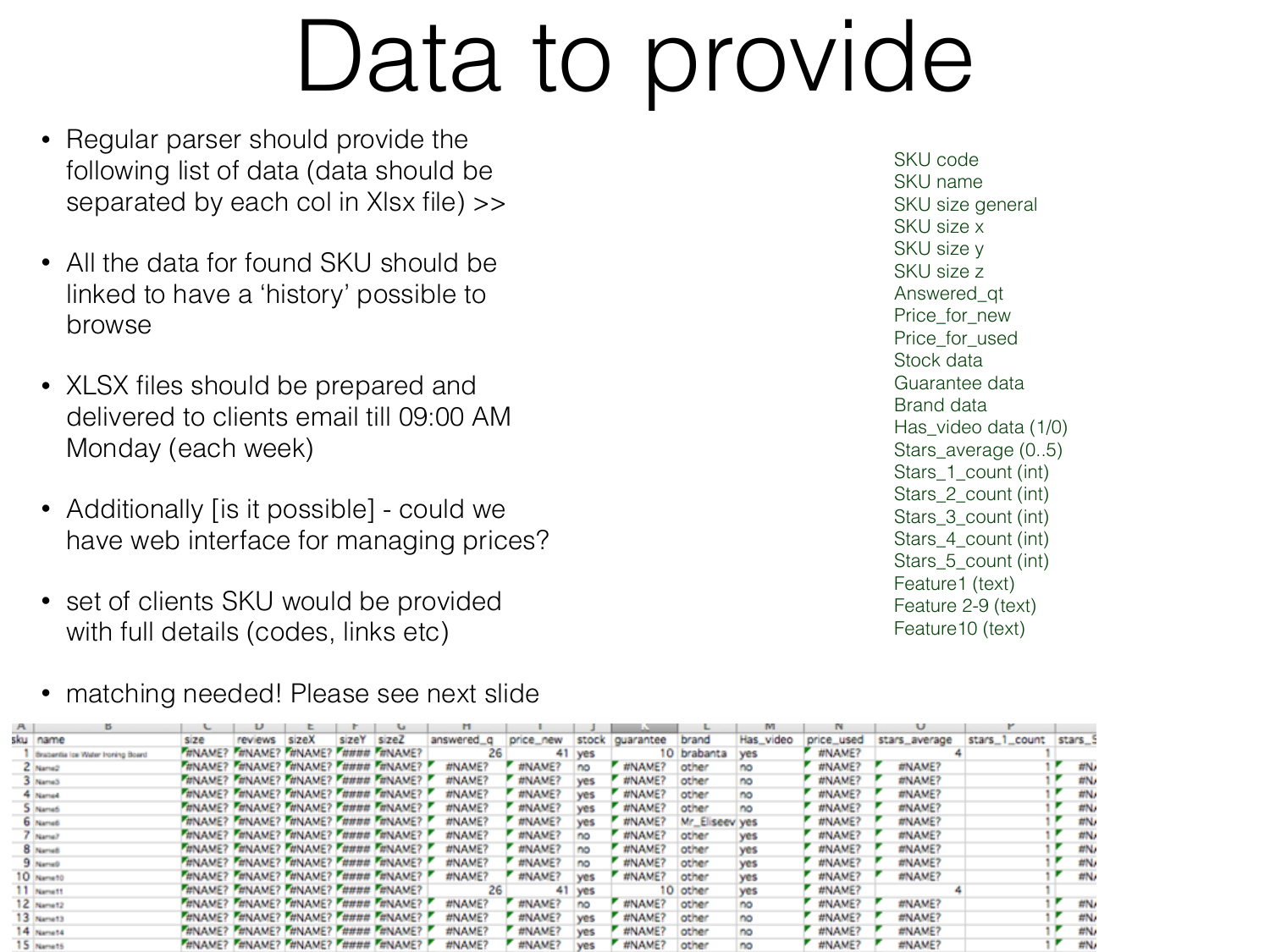# Data matching

- Means that for Clients SKU you would be asked to find the same SKU in the range of competitor.
- Of you would not find 100% unique items, you would be asked kindly to provide the 'mostly the same' items in competitors range - could you propose the methodology of indirect matching

|                  |                                                                                                                                                                |    | D  |    |    | c. | н |
|------------------|----------------------------------------------------------------------------------------------------------------------------------------------------------------|----|----|----|----|----|---|
|                  | Clients SKUD Amazon_price_seller_1D Amazon_price_seller_2D Amazon_price_seller_3D Amazon_price_seller_4D Tesco_selling_priceD Duplicate_foundD Analogue_foundD |    |    |    |    |    |   |
| sku1             | 41                                                                                                                                                             | 31 | 50 | 24 | 42 |    |   |
| sku2             | 19                                                                                                                                                             | 46 | 11 | 18 | 53 |    |   |
| sku3             | 19                                                                                                                                                             | 48 | 38 | 33 | 14 |    |   |
| sku4             | 43                                                                                                                                                             | 17 | 56 | 39 | 52 |    |   |
| sku5             | 35                                                                                                                                                             | 23 | 51 | 44 | 36 |    |   |
| sku <sub>6</sub> | 55                                                                                                                                                             | 59 | 52 | 51 | 33 |    |   |
| sku7             | 26                                                                                                                                                             | 15 | 41 | 20 | 11 |    |   |
| sku8             | 60                                                                                                                                                             | 16 | 25 | 13 | 47 |    |   |
| sku9             | 37                                                                                                                                                             | 22 | 55 | 31 | 28 |    |   |
| sku10            | 32                                                                                                                                                             | 33 | 30 | 48 | 45 |    |   |
| sku11            | 25                                                                                                                                                             | 20 | 32 | 55 | 39 |    |   |
| sku12            | 41                                                                                                                                                             | 56 | 42 | 13 | 42 |    |   |
| sku13            | 35                                                                                                                                                             | 43 | 33 | 47 | 56 |    |   |
| sku14            | 14                                                                                                                                                             | 49 | 52 | 12 | 56 |    |   |
| sku15            | 46                                                                                                                                                             | 25 | 33 | 39 | 14 |    |   |
| sku16            | 58                                                                                                                                                             | 50 | 12 | 34 | 42 |    |   |
| sku17            | 13                                                                                                                                                             | 48 | 42 | 14 | 30 |    |   |
| sku18            | 36                                                                                                                                                             | 49 | 21 | 24 | 39 |    |   |
| sku19            | 50                                                                                                                                                             | 17 | 14 | 48 | 18 |    |   |
| sku20            | 34                                                                                                                                                             | 31 | 52 | 50 | 59 |    |   |
| sku21            | 18                                                                                                                                                             | 42 | 14 | 39 | 38 |    |   |
| sku22            | 46                                                                                                                                                             | 47 | 28 | 59 | 28 |    |   |
| sku23            | 12                                                                                                                                                             | 22 | 47 | 27 | 59 |    |   |

SKU code SKU name SKU size general **SKU size x (±10%) SKU size y (±5%) SKU size z (±1%)** Answered\_qt Price for new Price for used Stock data Guarantee data Brand data Has\_video data (1/0) Stars\_average (0..5) Stars 1 count (int) Stars\_2\_count (int) Stars\_3\_count (int) Stars 4 count (int) Stars\_5\_count (int) Feature1 (text) Feature 2-9 (text) Feature10 (text)